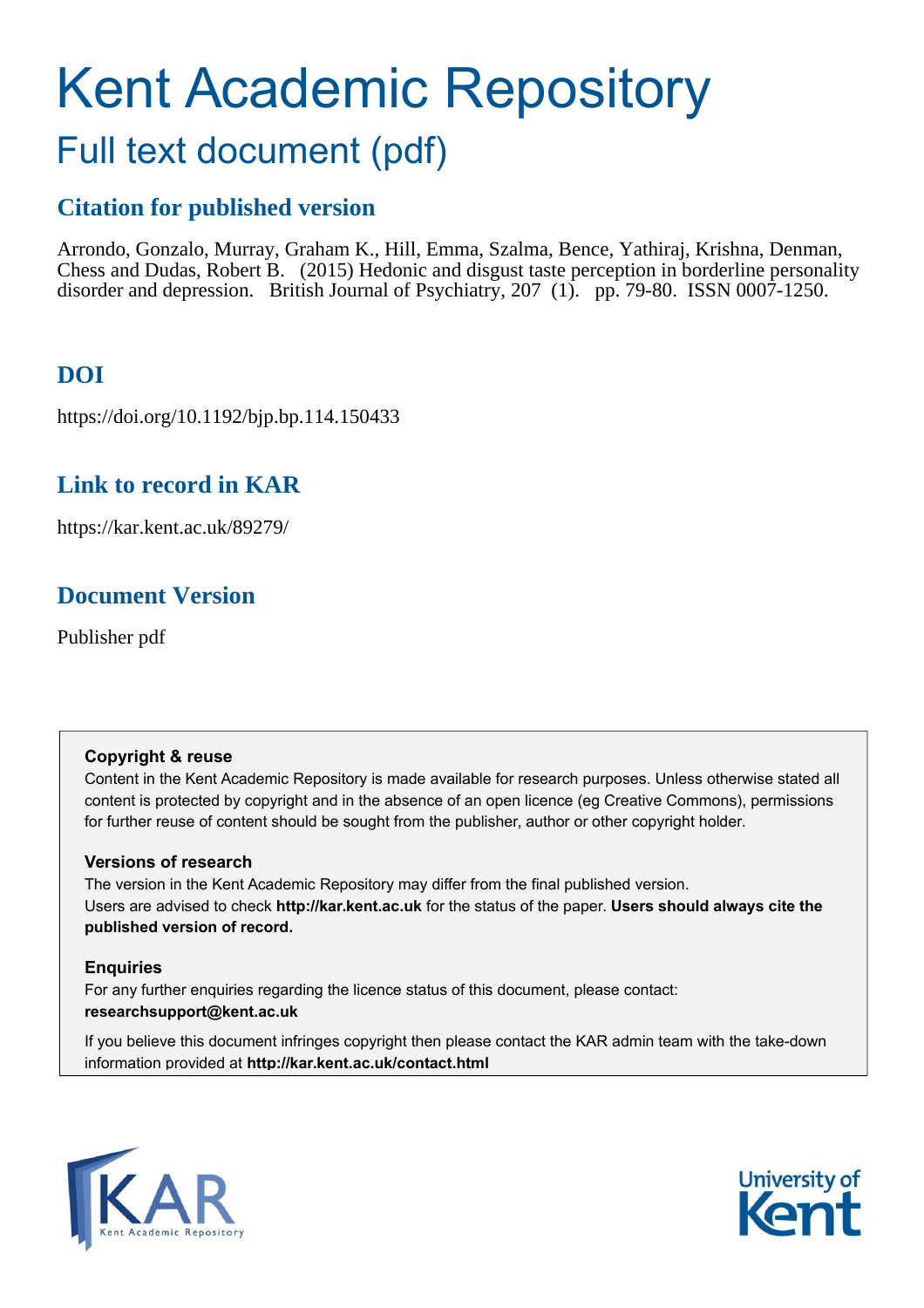### Short report

# Hedonic and disgust taste perception in borderline personality disorder and depression

Gonzalo Arrondo, Graham K. Murray, Emma Hill, Bence Szalma, Krishna Yathiraj, Chess Denman and Robert B. Dudas

### **Summary**

Depression and borderline personality disorder (BPD) are both thought to be accompanied by alterations in the subjective experience of environmental rewards. We evaluated responses in women to sweet, bitter and neutral tastes (juice, quinine and water): 29 with depression, 17 with BPD and 27 healthy controls. The BPD group gave lower pleasantness and higher disgust ratings for quinine and juice compared with the control group; the depression group did not differ significantly from the control group. Juice disgust ratings were related to self-disgust in BPD, suggesting close links between abnormal sensory processing and self-identity in BPD.

Declaration of interest None.

### Copyright and usage

*B* The Royal College of Psychiatrists 2015. This is an open access article distributed under the terms of the Creative Commons Attribution (CC BY) licence.

Reduced enjoyment of pleasant experiences and increased impact of negative emotions are observed clinically in depression and in borderline personality disorder  $(BPD)$ .<sup>1</sup> Surprisingly, previous laboratory studies do not support a link between depression and reduced pleasantness ratings to biological rewards, such as sucrose solutions (for example see Swiecicki et  $al^2$ ). However, patients with depression could be more sensitive to negative primary inputs.<sup>3</sup> Few studies have used aversive stimuli in the evaluation of taste in depression, and no studies have been carried out to evaluate hedonic ratings of tastes in BPD in spite of clinically observable aberrant emotional processing and increased state and trait disgust.<sup>4</sup> We hypothesised that patients with BPD and depression would differ from healthy controls in their pleasantness and disgust ratings to positive and especially negative taste stimuli.

### Method

A total of 29 women with DSM-IV<sup>5</sup> major depressive disorder, 17 women with DSM-IV BPD and 27 female healthy controls took part in the study, which was approved by the Cambridgeshire 4 National Health Service research ethics committee; all participants provided written informed consent. Additional details, including statistical data, are provided in the online supplement. Evaluation of taste consisted of participants taking a sip, but not swallowing, from a cup with 10 ml of orange juice, quinine dihydrochloride at 0.006 mol/L or water. Participants had to maintain the liquid in the mouth for 5 s, rate the disgust and pleasantness produced using two visual scales (online Fig. DS1) and rinse their mouths with water. Order of liquids was counterbalanced across participants. Clinical evaluation was completed prior to the taste experiment. Statistical analysis (see online supplement for details) aimed to evaluate the association between taste disgust and disgust as measured using two clinical rating scales: the Self-Disgust Scale  $(SDS)^6$  and the Disgust Scale Revised (DSR).<sup>7</sup>

### Results

Overall differences between the three conditions in pleasantness and disgust ratings followed predictions across all participants. Quinine was highly unpleasant and disgusting, juice was highly pleasant and not disgusting and water was neither pleasant nor disgusting. Pleasantness and disgust ratings correlations were all significant. Regarding differences between groups, the BPD group rated both quinine and juice (but not water) as more unpleasant and disgusting than the control group, but no differences were found between the depression and control groups (all  $P < 0.05$ ; see online Tables DS8 and DS9, and Fig. 1). Increased self-disgust was significantly correlated (Spearman's  $\rho = 0.5$ ) with greater disgust ratings after the intake of orange juice in the BPD group (Table DS10). However, disgust propensity did not correlate with ratings in this group and all correlations were non-significant in the depression group.

### **Discussion**

We found that in the BPD group there were abnormal pleasantness and disgust ratings after the intake of biological stimuli, whereas no differences between the depression and control groups were found. Our findings indicate that the hedonic experience of both positive and negative taste stimuli is negatively biased in BPD. This novel result is in line with clinical findings in the disorder, as people with BPD report more dysphoric and less positive affective cognitive states.<sup>1</sup> Current diagnostic criteria for the disorder include affective instability, recurrent self-threatening behaviours and chronic feelings of emptiness, all of which could be related to negative perceptions of the environment.

The lack of evidence for a differential effect in the case of depression is also in line with most of the existing literature on enjoyment of pleasant tastes;<sup>2</sup> however, our study also shows that there were no differences between the depression group and the control group in evaluation of a disgusting taste. A limitation of our study and the prior depression studies is that sample sizes were small; hence, either there is no true difference in the ratings for chemosensory stimuli between people with depression and controls or the effect is small, suggesting that the basis of anhedonia reported in depression is complex. For example, it could be that clinically observed anhedonia in depression is primarily related to social anhedonia. Alternatively, clinical assessments of anhedonia may confound motivational, anticipatory and mnemonic aspects of enjoyment with consummatory 'in the moment' pleasure; the latter is assayed by our laboratory taste task and may be comparatively intact in depression.<sup>8</sup>

In the BPD group, questionnaire-measured self-disgust, but not disgust propensity, correlated with laboratory-rated disgust